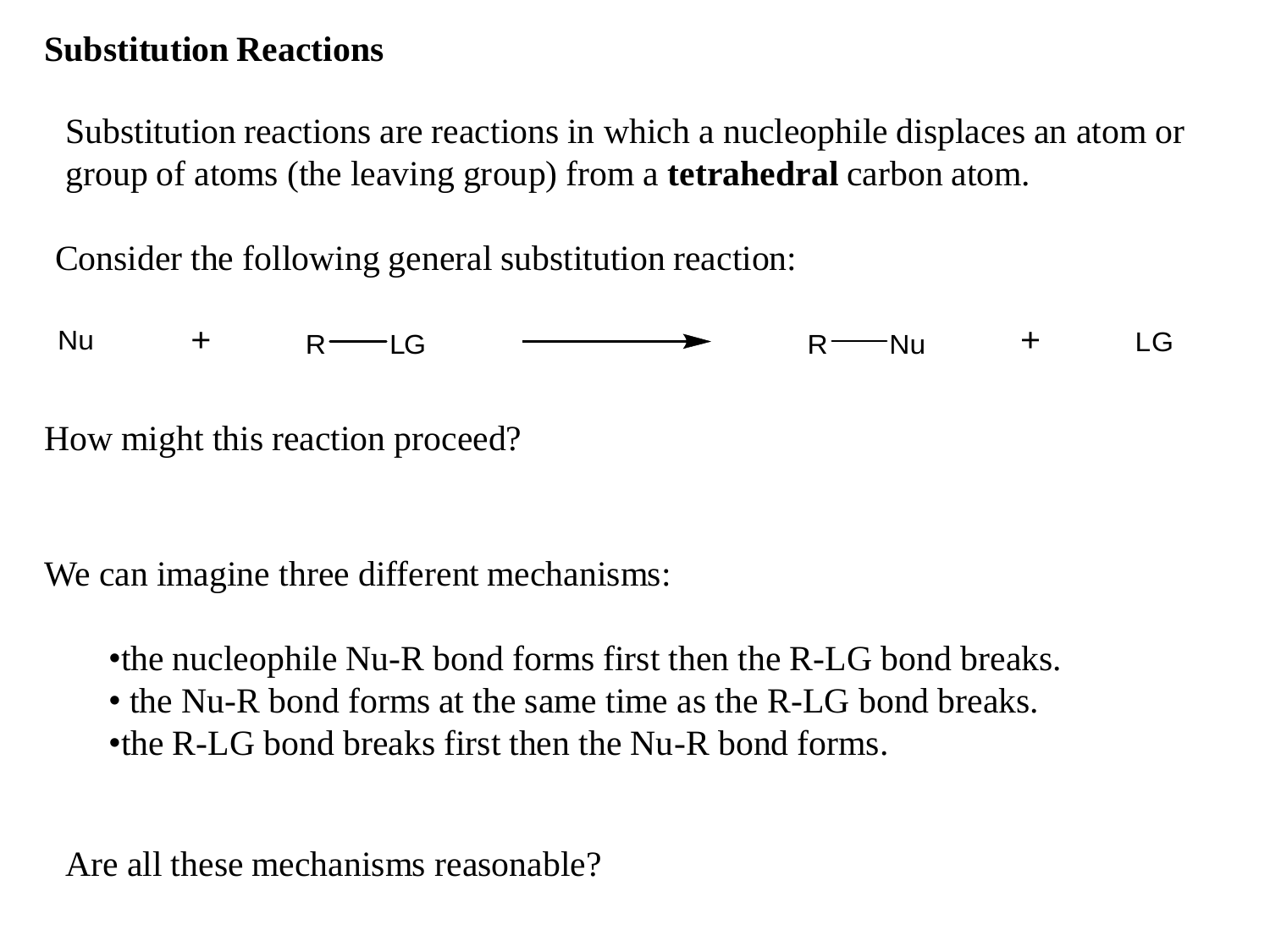The two mechanisms that are operative in substitution reactions are the  $S_N1$ and  $S_N^2$  reactions.

•Reactions in which the leaving group leaves before the attack of the nucleophile are referred to as  $S_N1$  reactions.

•Reactions in which the nucleophile attacks at the same time as the leaving group leaves are referred to as  $S_N^2$  reactions.

S stands for substitution N stands for nucleophilic The number refers to the number of reacting molecules *in the rate determining step.* In substitution reactions the RDS is the step where the leaving groups leaves.

Consider the two different mechanisms for a substitution reaction. What factors would favour one pathway over the other?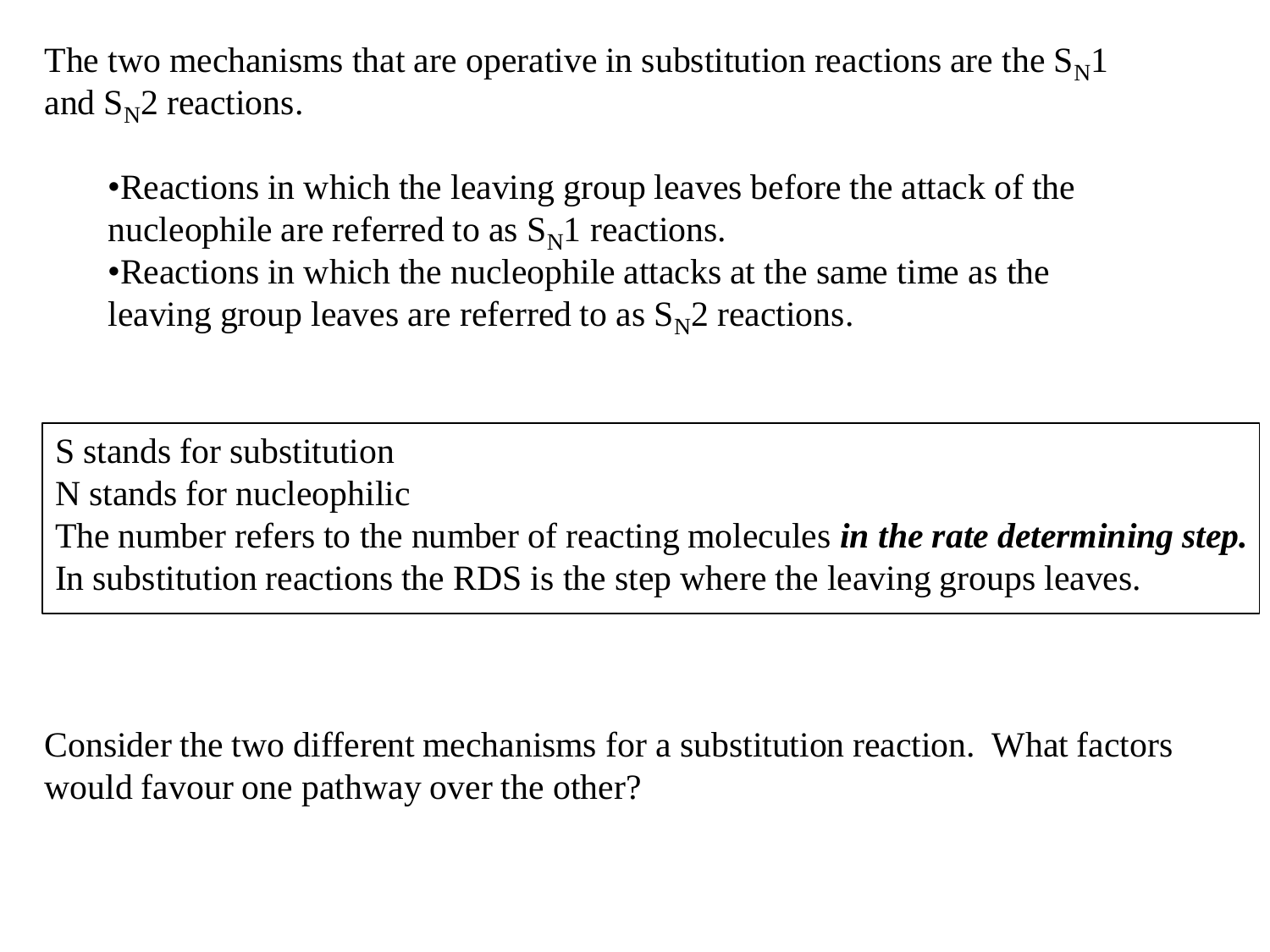**Substitution Reactions of Alkyl Halides**



All of these reactions:

- involve displacement of a heteroatom from carbon -- the "leaving group"
- have a leaving group that is more EN than carbon making the carbon electrophilic
- have an electrophilic carbon that is  $sp<sup>3</sup>$  hybridized
- have a nucleophile present, which is either -ve or  $\delta$ -

# Remember: Good leaving groups are weak bases!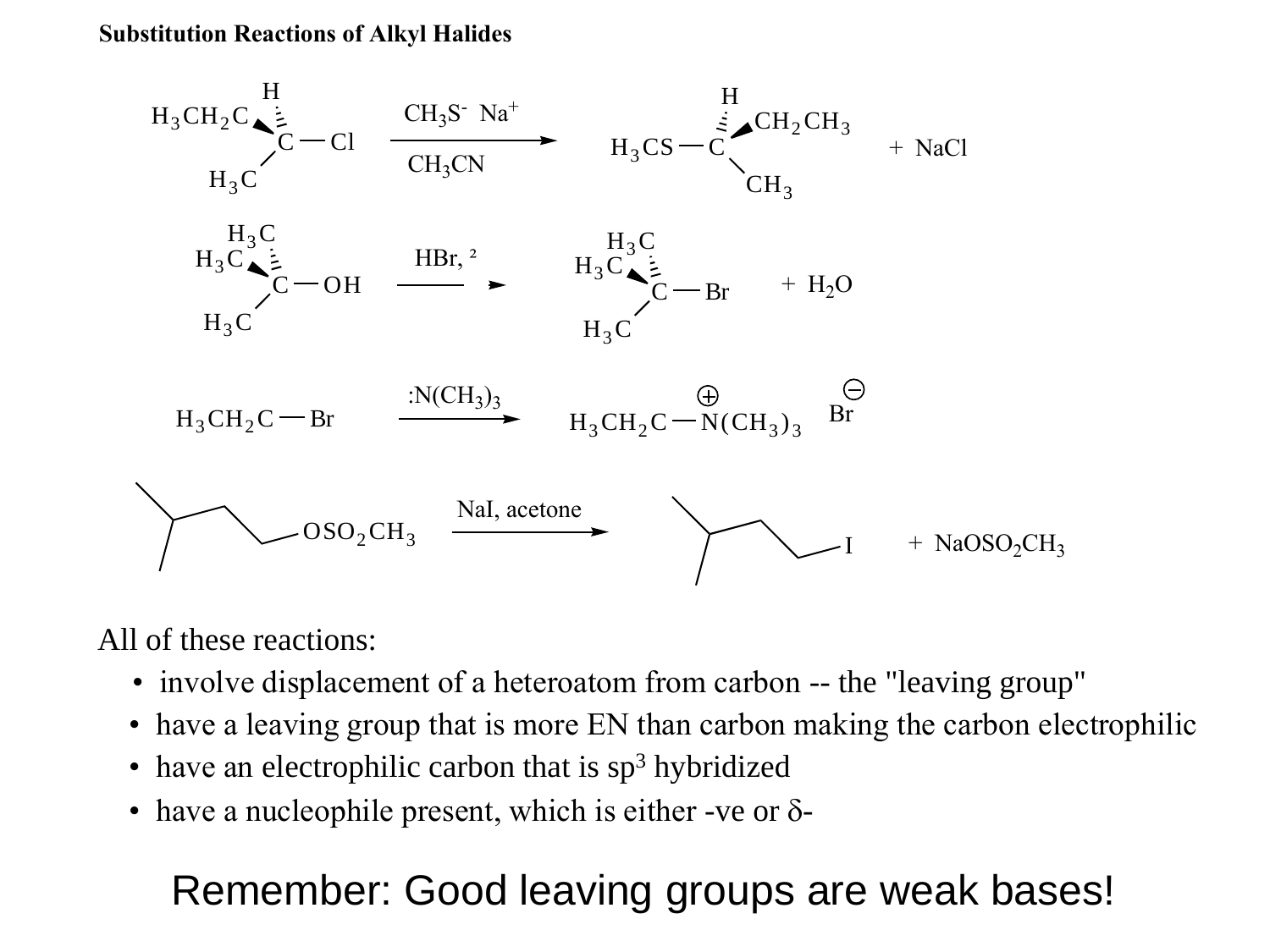#### Alkyl halides and alcohols  $S_N1$  or  $S_N2$ ?

**3°**, benzylic and allylic substrates undergo  $S_N1$  reactions because THEY FORM RELATIVELY STABLE CARBOCATIONS.

 $\blacksquare$ <sup>o</sup>, substrates undergo S<sub>N</sub>2 reactions because they DO NOT FORM STABLE CARBOCATIONS and THE REACTION SITE IS STERICALLY ACCESSIBLE.

2° , substrates can undergo both types of reaction, but do so slowly.

The  $S_N1$  **Reaction** 

 $H_3C$ C  $H_3C$  $H_3C$  line  $C$  — Br  $H_2O$  $H_3C$ C  $H_3C$  $H_3C \mu_{\text{m}}C$  - OH + HBr

 $\blacktriangleright$  S<sub>N</sub>1 reactions in which the solvent participates as a nucleophile are called solvolysis reactions.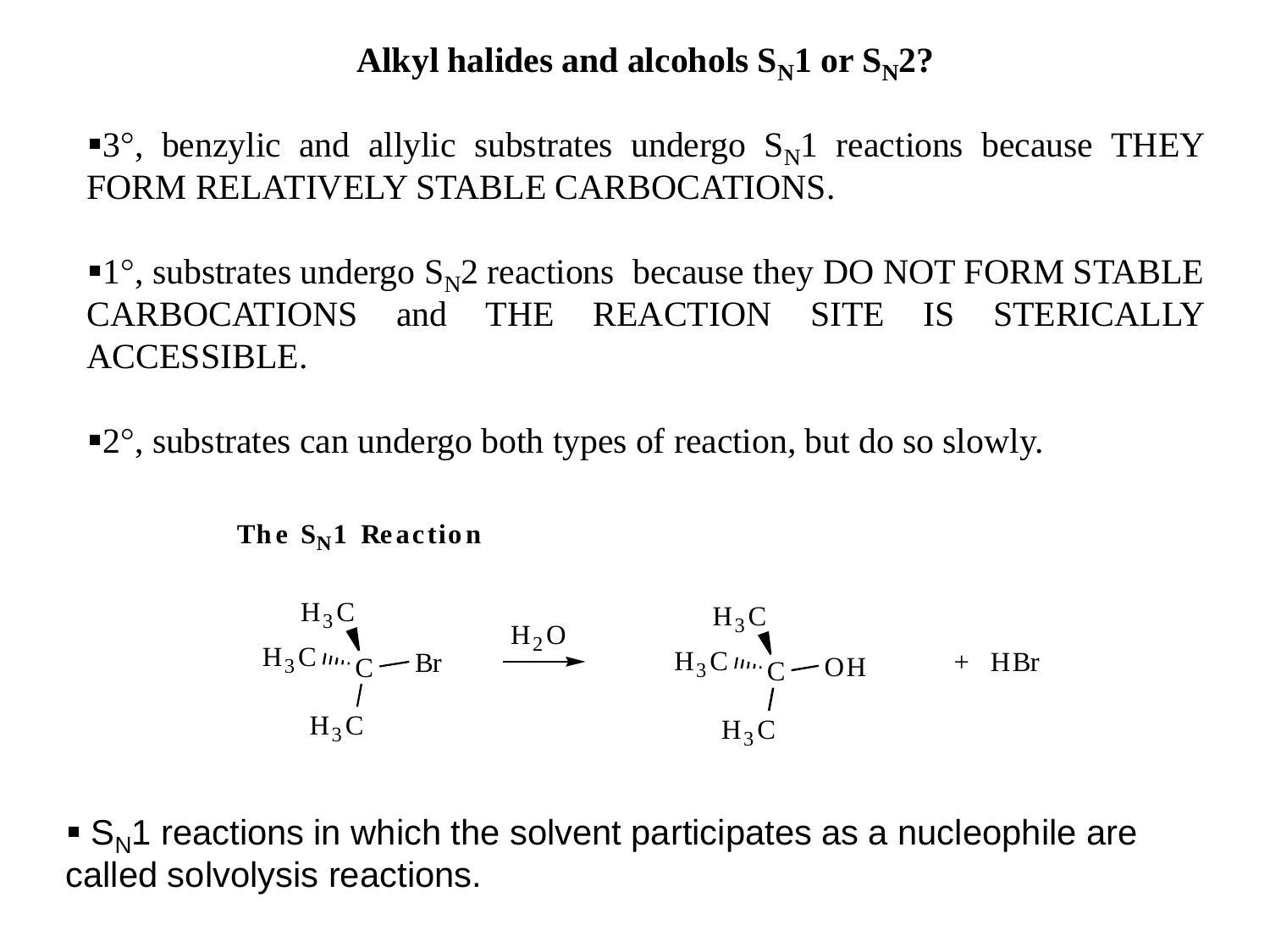#### **Substitution Reactions –**  $S_N1$

Sketch a reaction profile diagram for the following reaction:

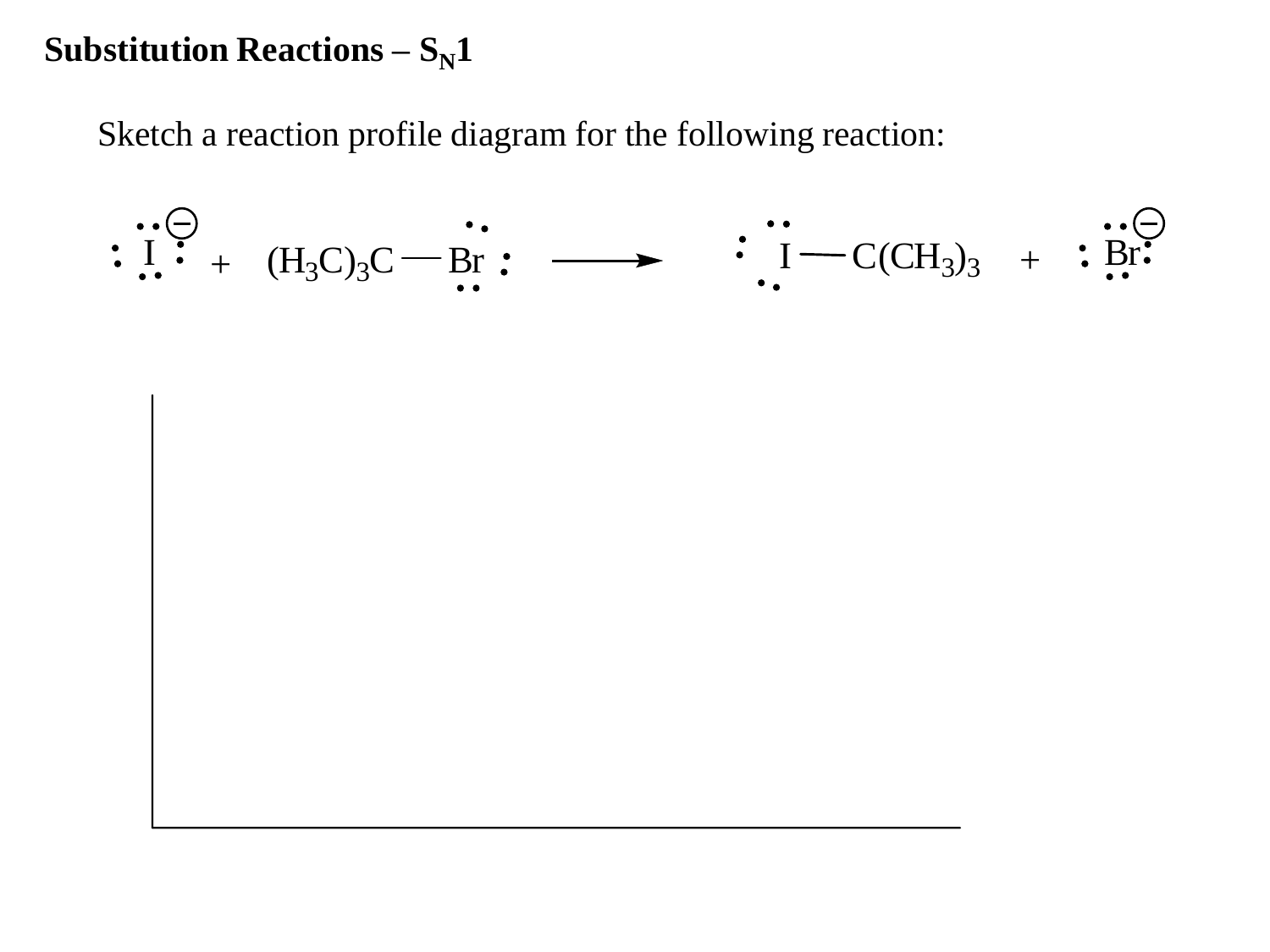## **Substitution Reactions –**  $S_N1$

 $S_N1$  reactions predominate when:

•A relatively stable carbocation is formed.

•The solvent is polar and protic.

•Weak nucleophile (e.g. a neutral molecule such as  $H_2O$ , ROH, etc.).

## **Carbocation Stability**

Carbocation stability is dependent on:

- •Coulombic stabilization
- •Inductive stabilization
- •Delocalization (resonance)
- •Hyperconjugation.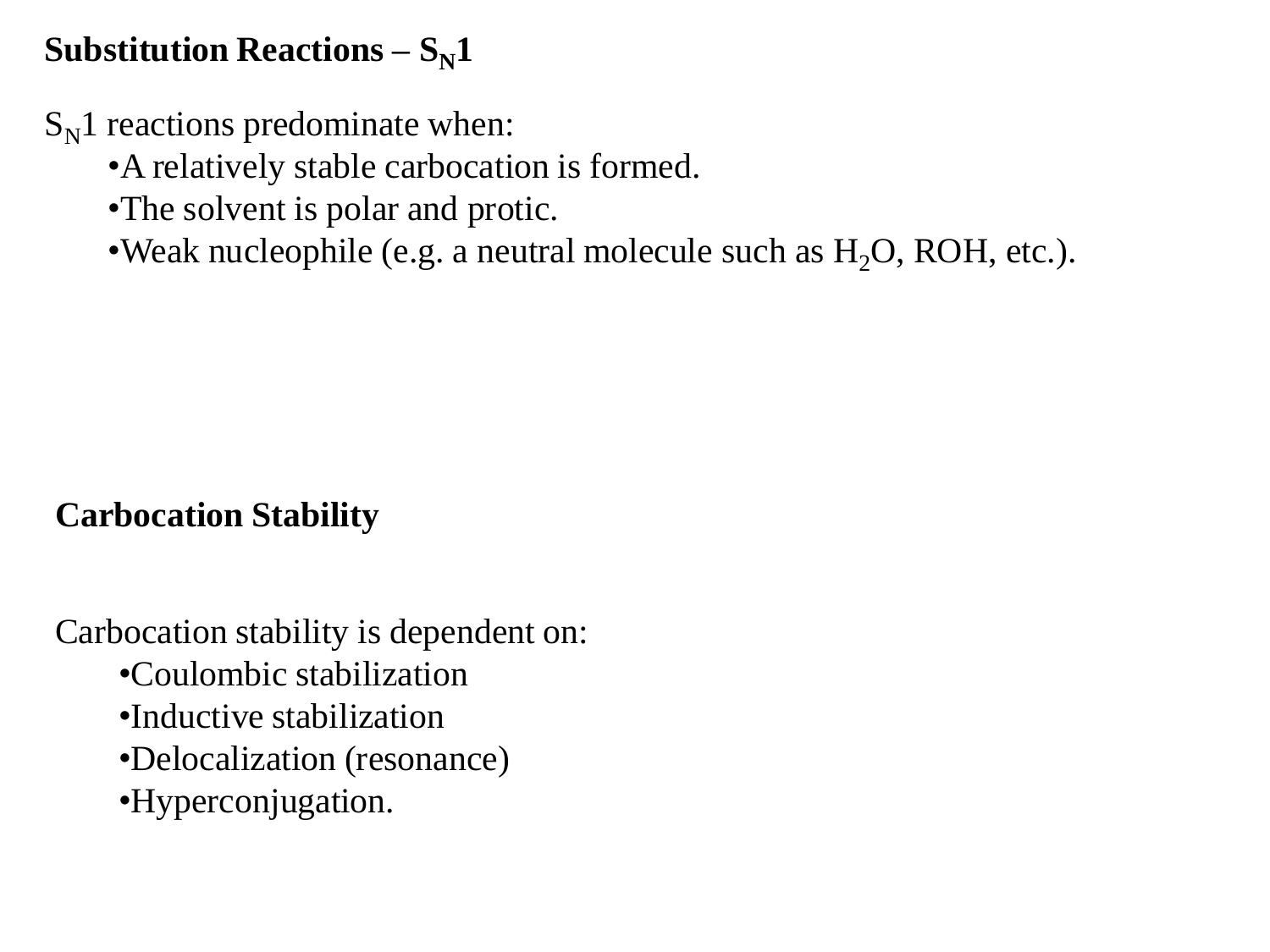#### **Carbocation Stability – Resonance Delocalization**

Since  $S_N$ 1 reactions involve carbocation intermediates, only those species that form reasonable carbocations will undergo this reaction is a timely fashion (this lifetime).





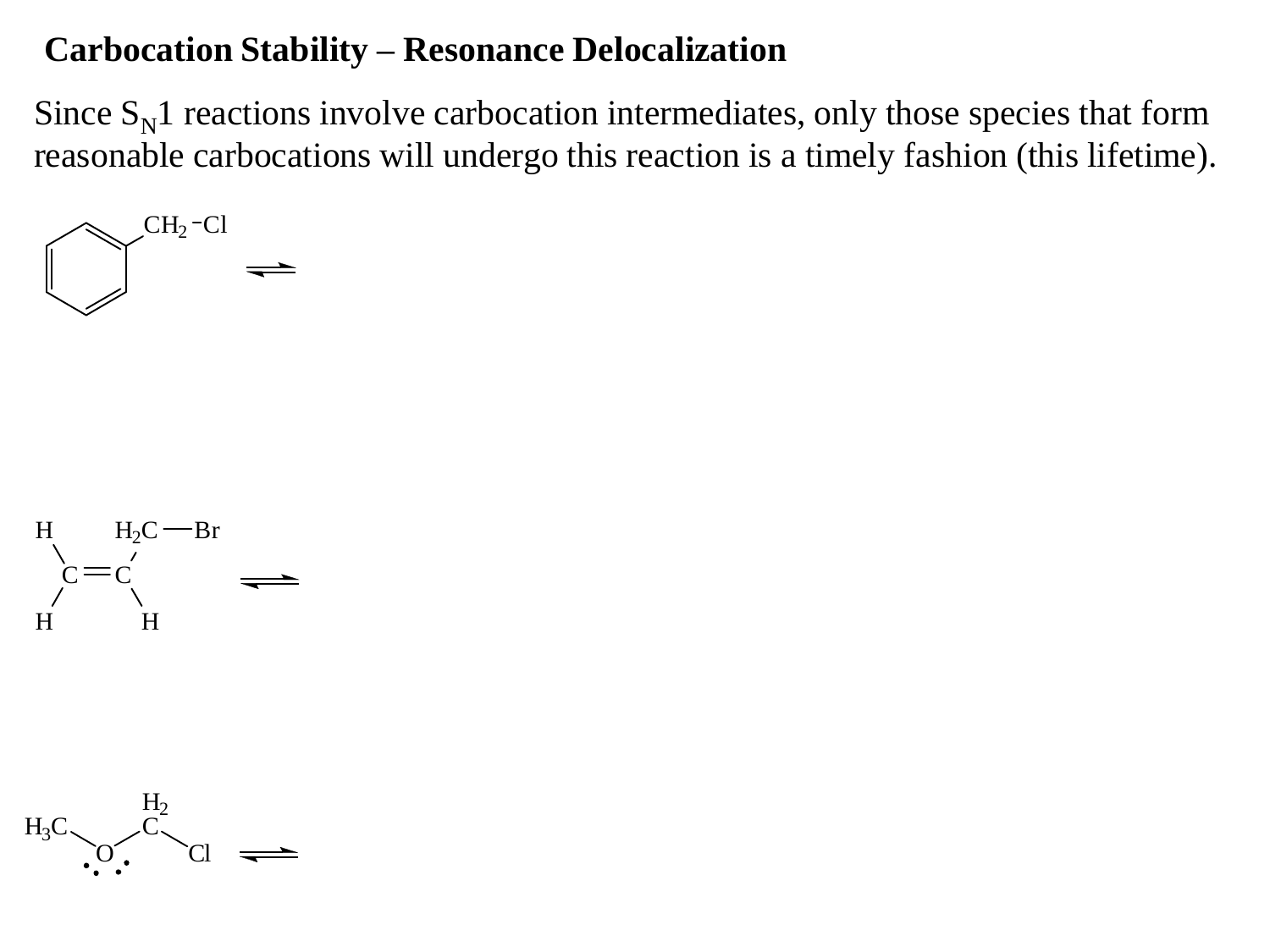#### **Carbocation Stability – Resonance Delocalization**

 Aryl and vinyl carbocations **cannot** be stabilized by resonance. The empty orbital is orthogonal to the  $\pi$ -system and as such cannot be delocalized:

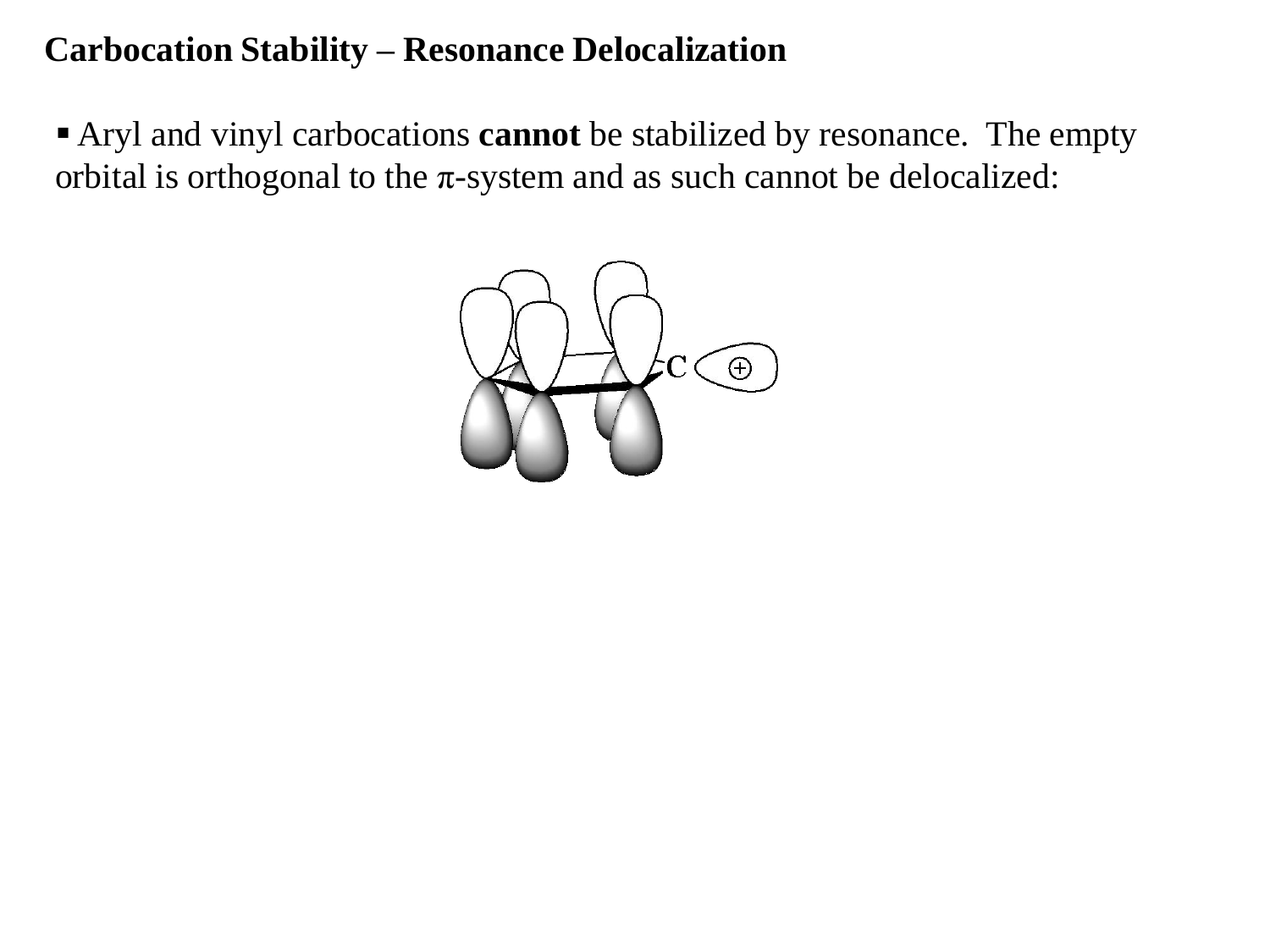bonds. This phenomenon is known as hyperconjugation. som e that is known a the in graduated that is known a s h y p e r co n ju ga tio n ju ga tio n ju ga tio n ju<br>The interval of the interval of the interval of the interval of the interval of the interval of the interval o Alkyl carbocations are also stabilized by electron donation from adjacent C–H



- Recall that inductive and field arguments suggest carbocation stability is:
- Vin y la na ary l carbocation o criterio il bol clabilize di by 1000 Vinyl and aryl carbocations CANNOT be stabilized by resonance.







 $3^{\circ} > 2^{\circ}$ 

or by hyperconjugation!

Thus, the order of carbonium ion stability is:

Benzylic ~ allylic >  $3^{\circ}$  >  $2^{\circ}$  >  $1^{\circ}$  > CH<sub>3</sub> > vinyl ~ aryl

Usually,  $S_N$ 1 reactions are practical for benzylic allylic and 3° substrates.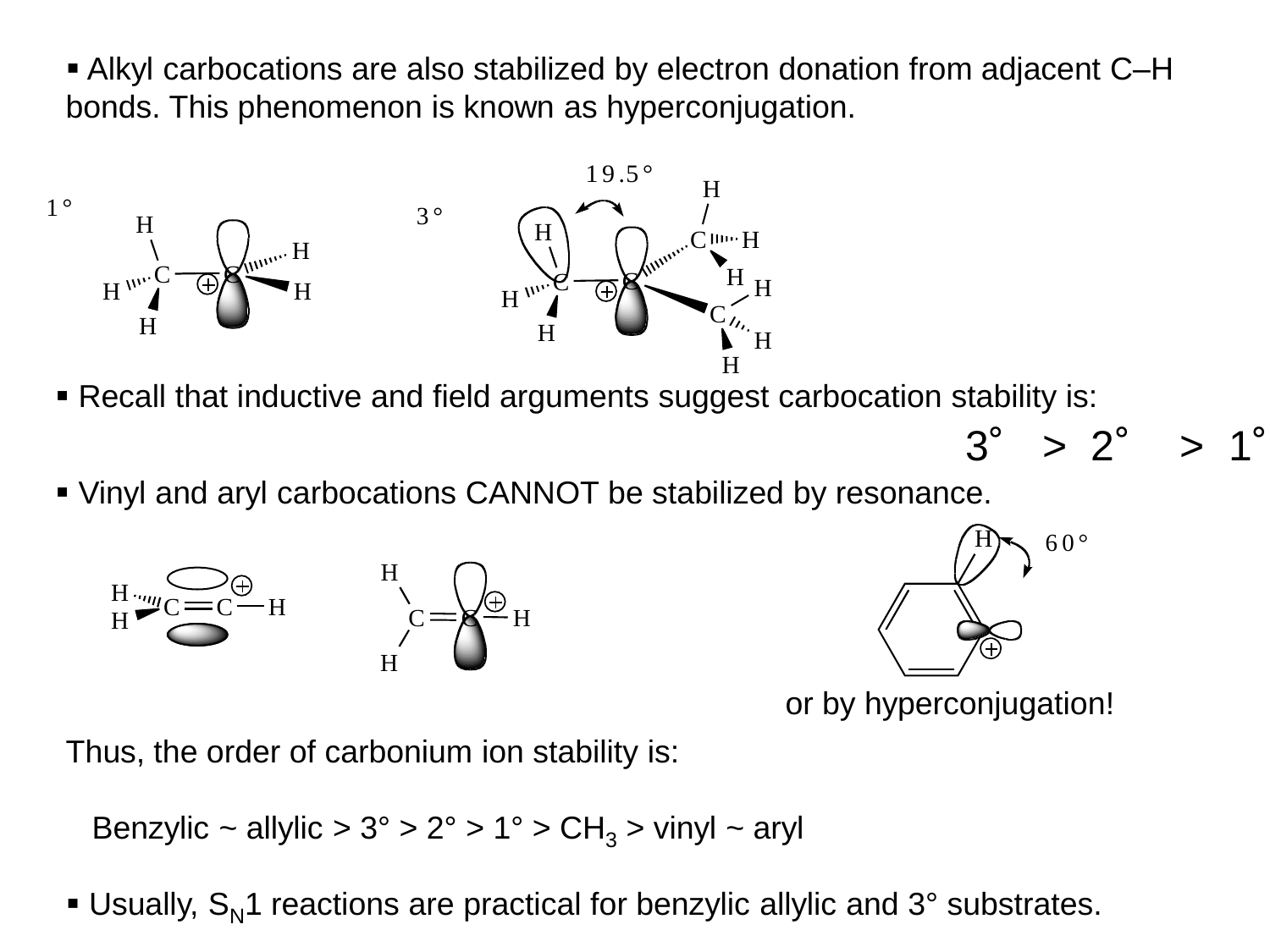## **SN1 - Rearrangements**

• One consequence of reactions proceeding via carbocation intermediates is the occurrence of **rearrangement** side reactions. Consider the following reaction:



• The substitution product is a constitutional isomer of the product expected. Propose a mechanism for the above reaction: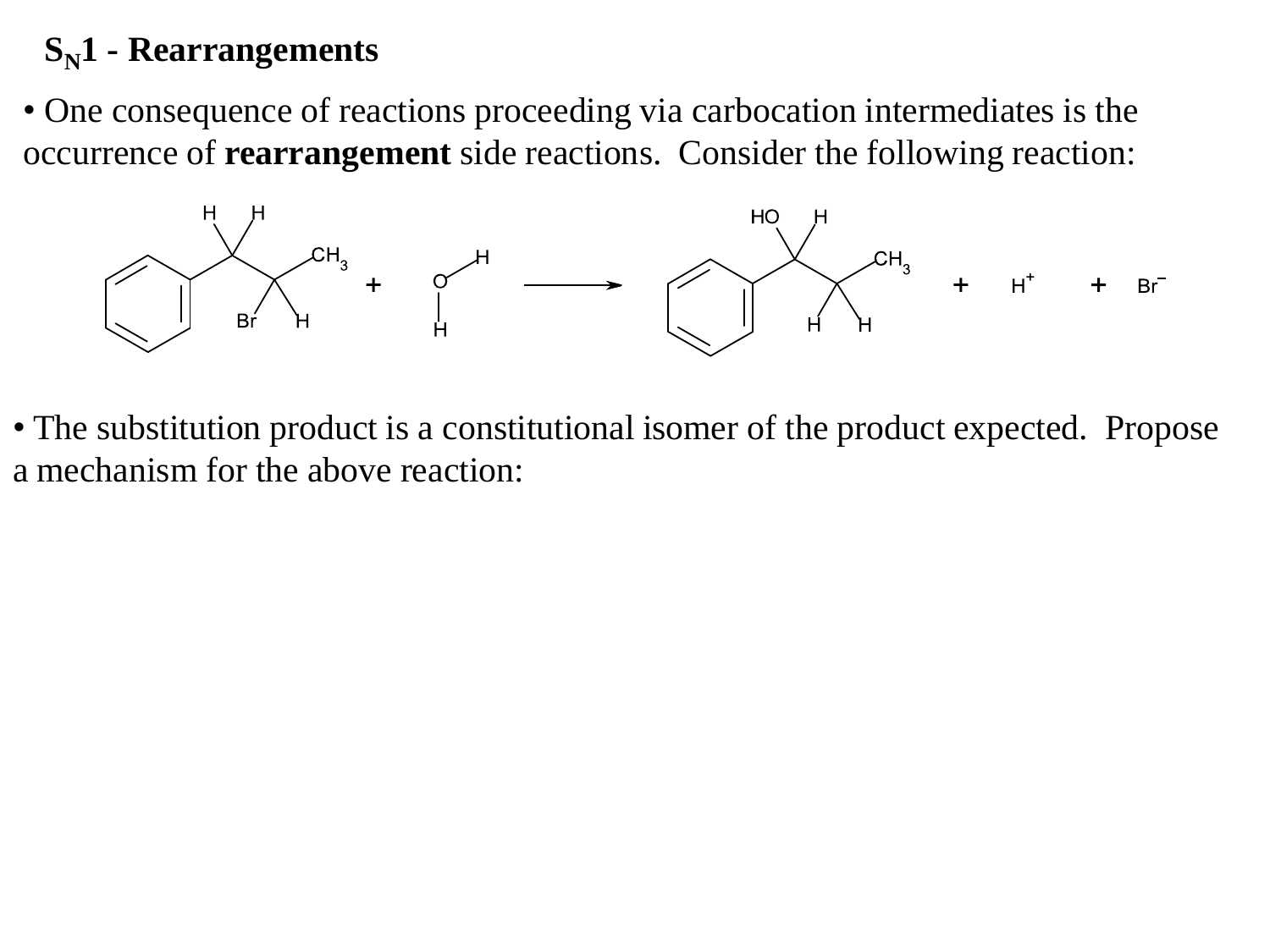## **SN1 - Rearrangements**

It is worth noting that carbocation rearrangements can involve shifting either a hydride ion or a methyl anion. In either case, you will always be forming a more stable carbocation.

Pay close attention to the way curly arrows are drawn when proposing a hydride or methyl shift. We should be able to tell if you are proposing a hydride shift or generation of a pi bond.

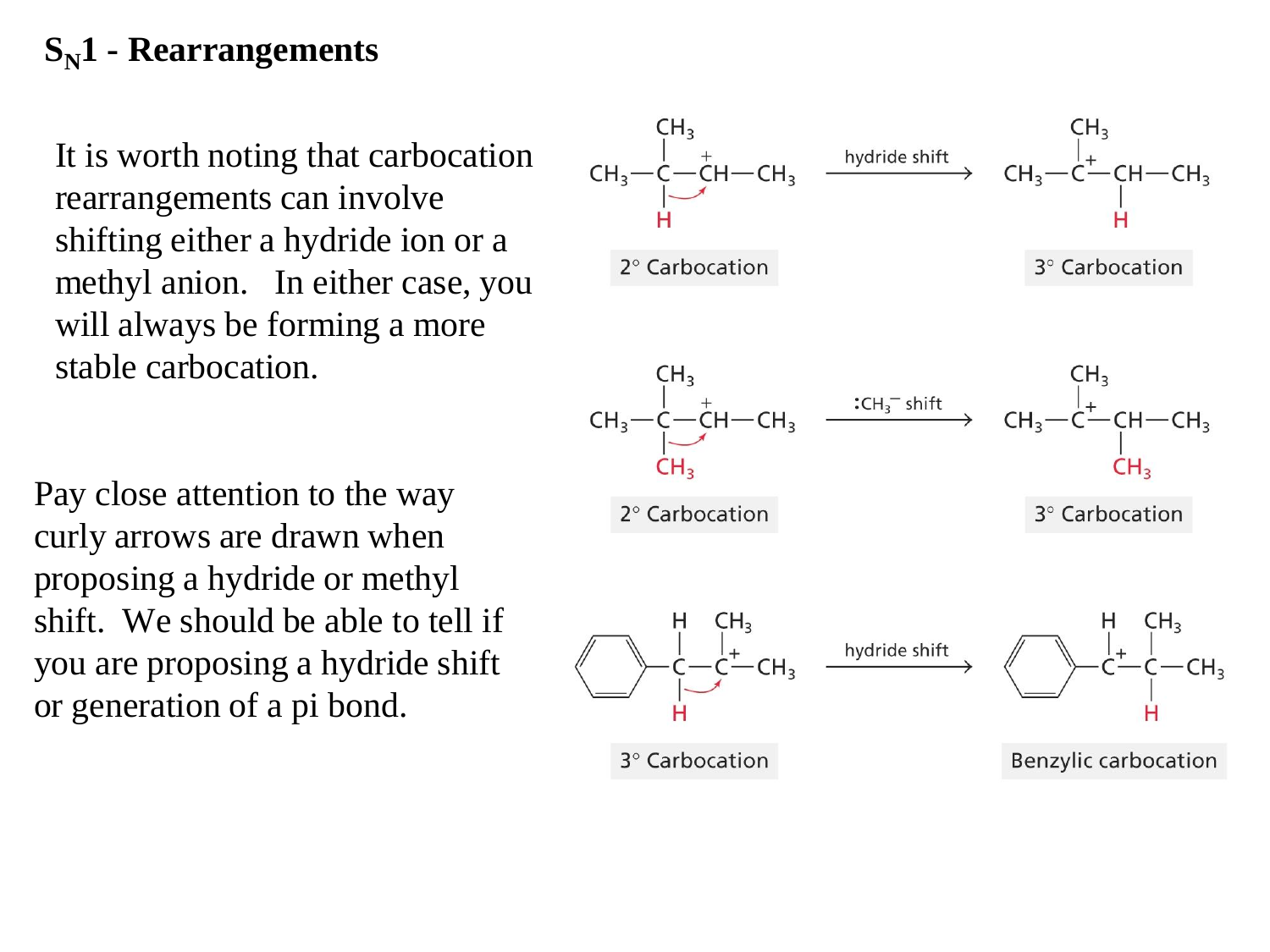**The SN1 Reaction - Kinetics.**

$$
I^+ + (CH_3)_3CBr \rightarrow (CH_3)_3CI + Br^+
$$

Consider:

•What happens to the rate of production of  $(CH_3)_3CI$  if the concentration of I<sup>-</sup> is held constant and the concentration of  $(CH_3)_3$ CBr is increased?

•What happens to the rate of production of  $(CH_3)_3CI$  if the concentration of  $(CH<sub>3</sub>)<sub>3</sub>$ CBr is held constant and the concentration of I is increased?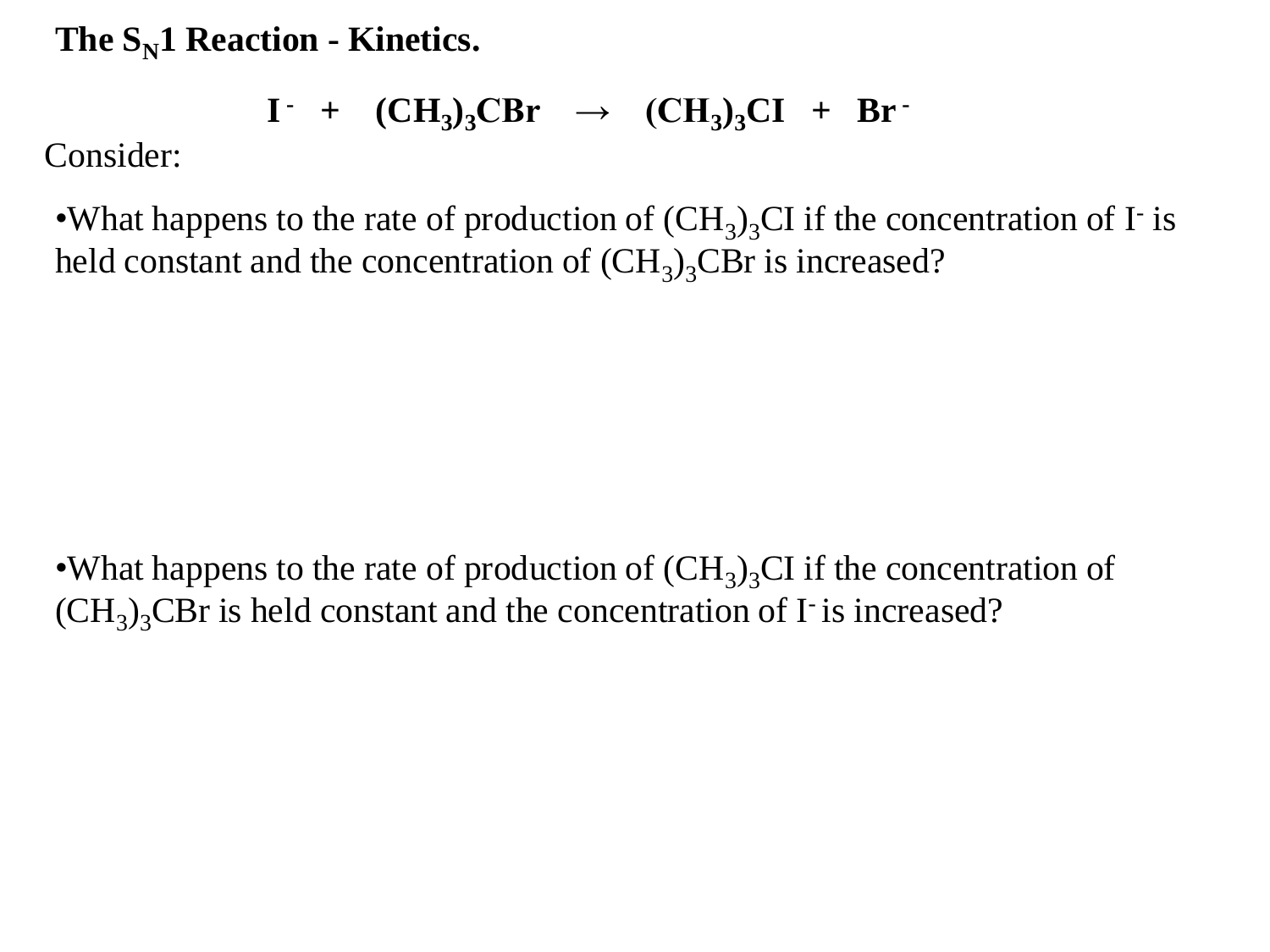#### The Stereochemistry of the  $S_N1$  reaction



 The nature of the intermediate is such that the nucleophile can attack from either side with equal likelihood.

 Reactions in which the configuration of a chiral centre is scrambled are said to occur with RACEMIZATION.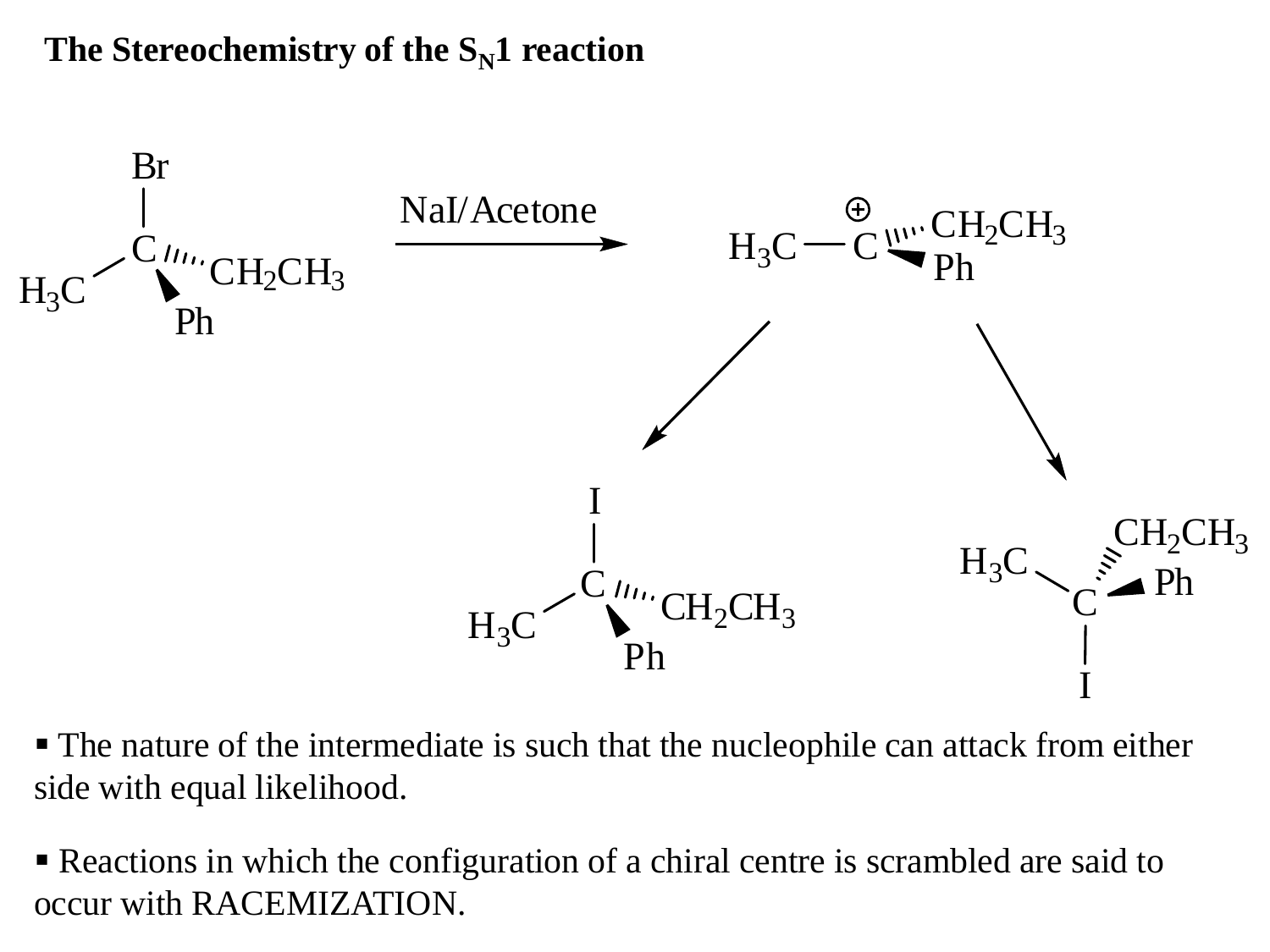### The Stereochemistry of the  $S_N1$  reaction

Sometimes (depending on conditions) reactions occur with only partial racemization.

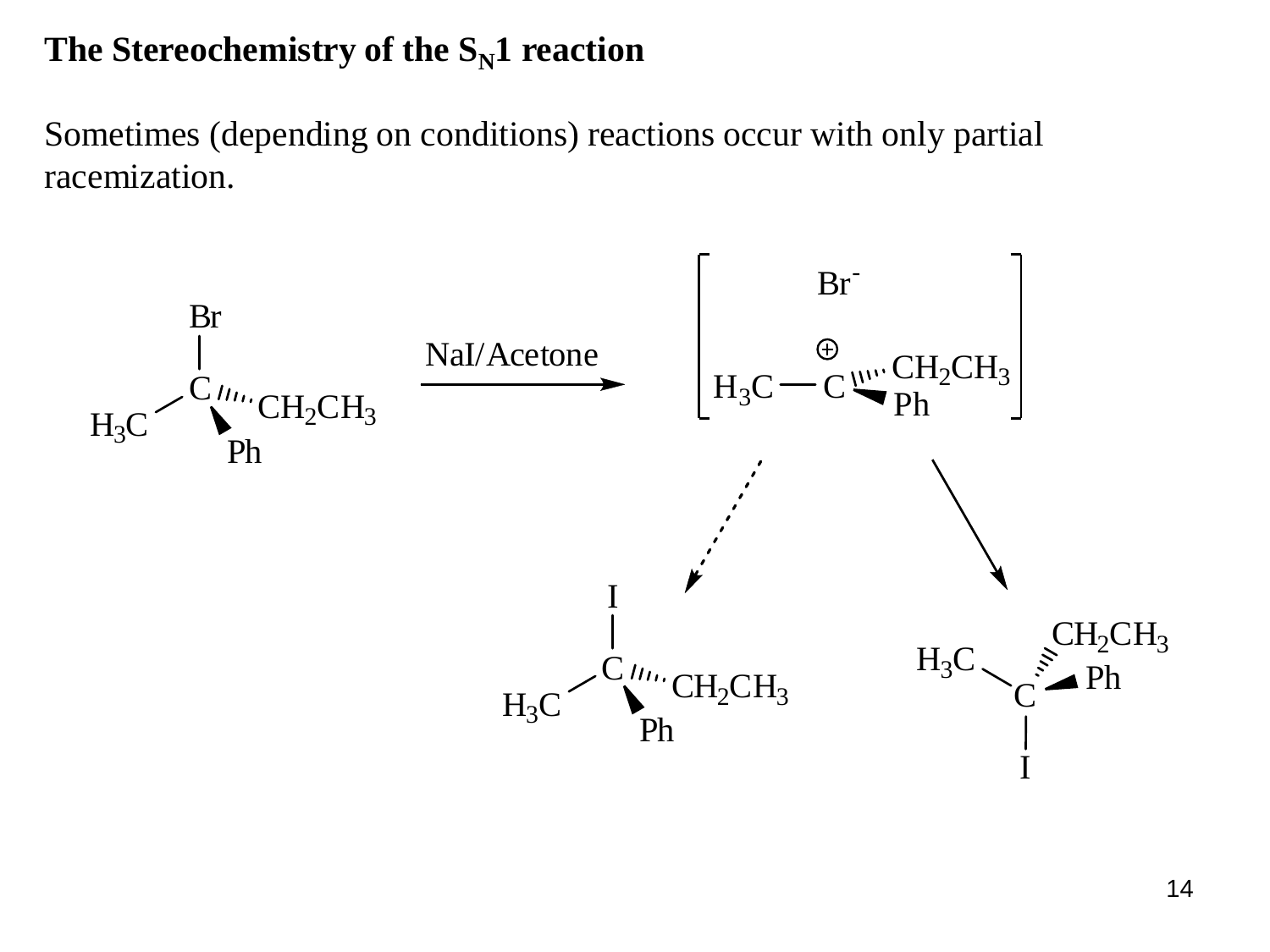#### **SN1 reactions – Solvent Effects**

 $\mathbf{S}_N$ 1 reactions are typically done in **polar protic** solvents. Polar protic solvents are used because they help stabilize the transition state during the process of forming the carbocation intermediate. The more stabilized the transition state, the faster the carbocation will form.

Some common **polar protic** solvents:

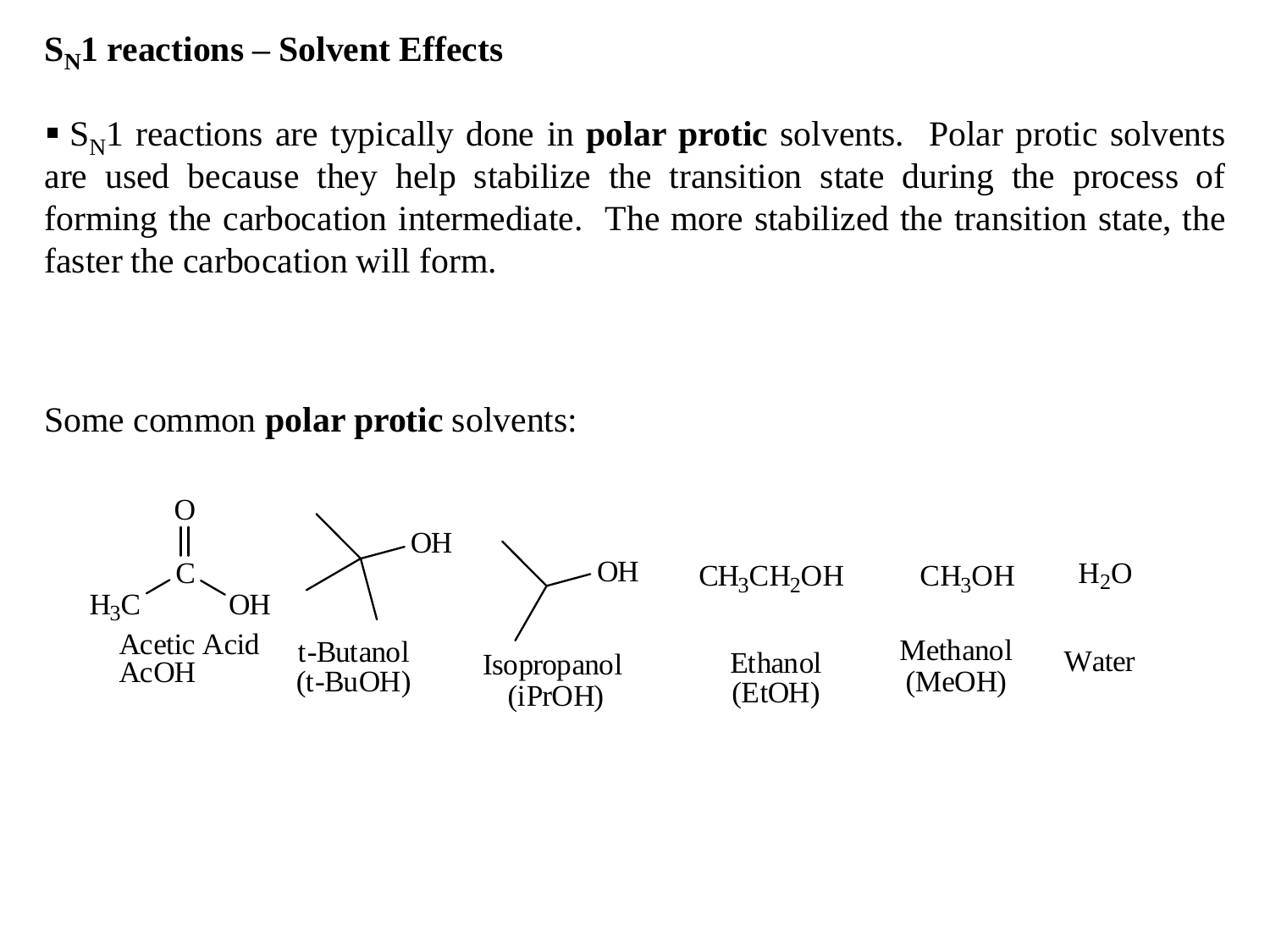# **The SN2 Reaction.**

The  $S_N$ 2 reaction is favoured for 1° and methyl substrates.



Sketch a reaction profile diagram for the above reaction.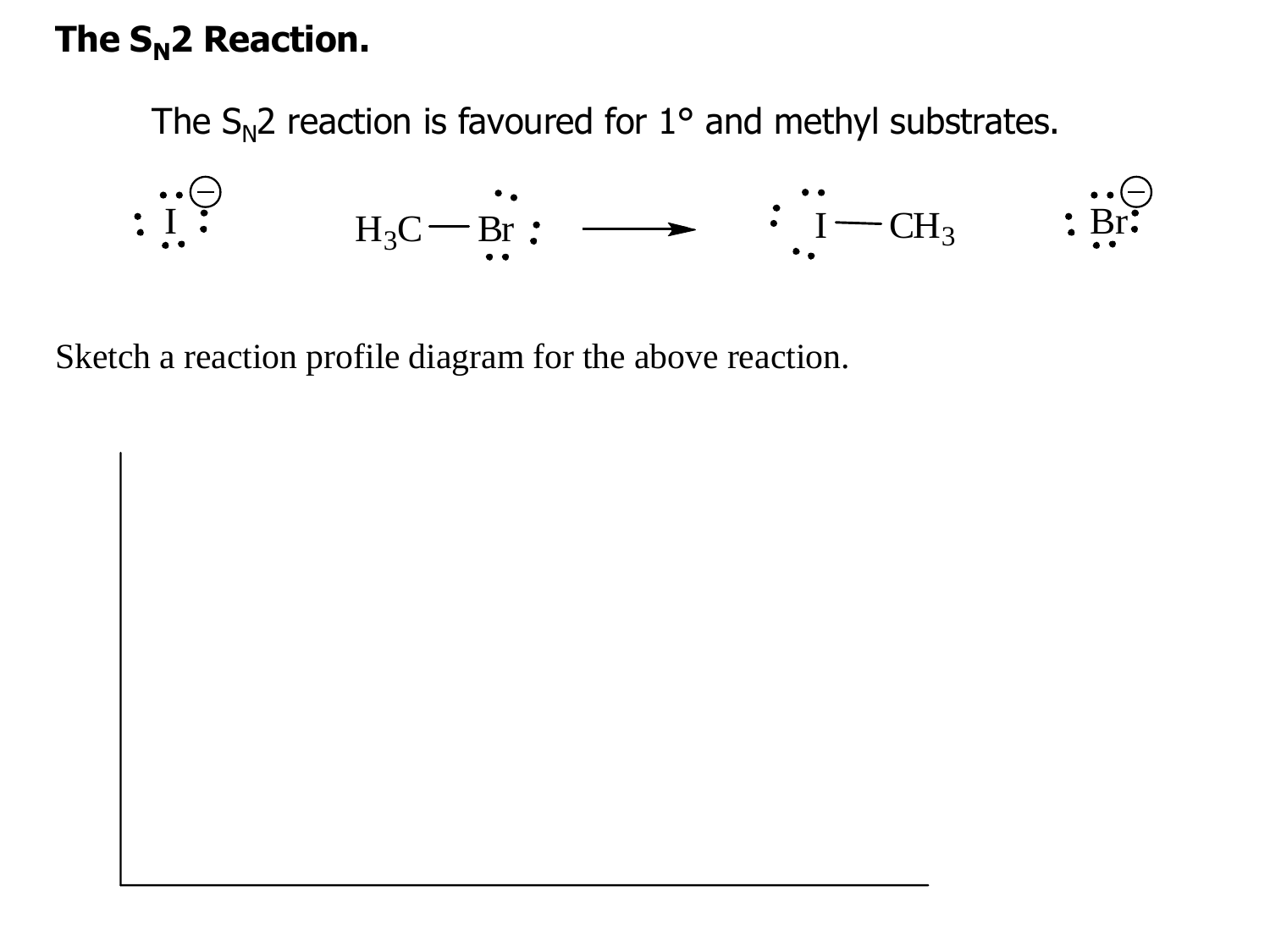## **The SN2 Reaction - Kinetics.**



Consider:

•What happens to the rate of production of  $CH_3I$  if the concentration of  $CH_3Br$  is held constant and the concentration of I is increased?

•What happens to the rate of production of  $CH_3I$  if the concentration of  $I<sup>-</sup>$  is held constant and the concentration of  $CH<sub>3</sub>Br$  is increased?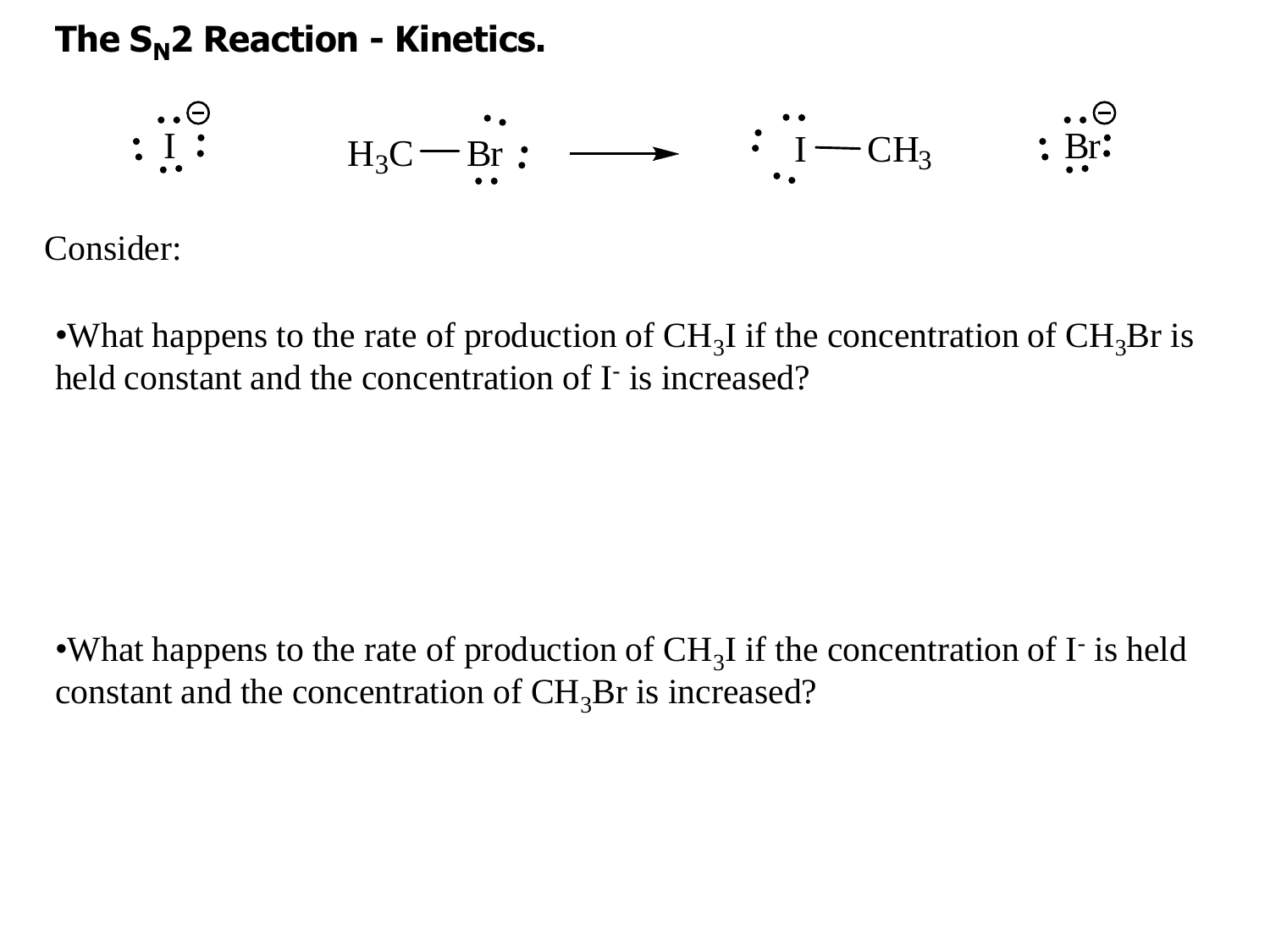## The Stereochemistry of the  $S_N$ <sup>2</sup> reaction

The reaction geometry is such that the collision must occur with the nucleophile attacking the back side of the C—LG bond.

$$
\begin{array}{cccc}\n\cdots \ominus \\
\vdots & \vdots & \vdots \\
\cdots & \vdots & \vdots\n\end{array}
$$

When attack occurs at an asymmetric carbon, the reaction occurs **exclusively** with inversion of the absolute stereochemistry.



**Stereospecific: A reaction in which the mechanism dictates that different steroisomeric reactants give different stereoisomeric products.**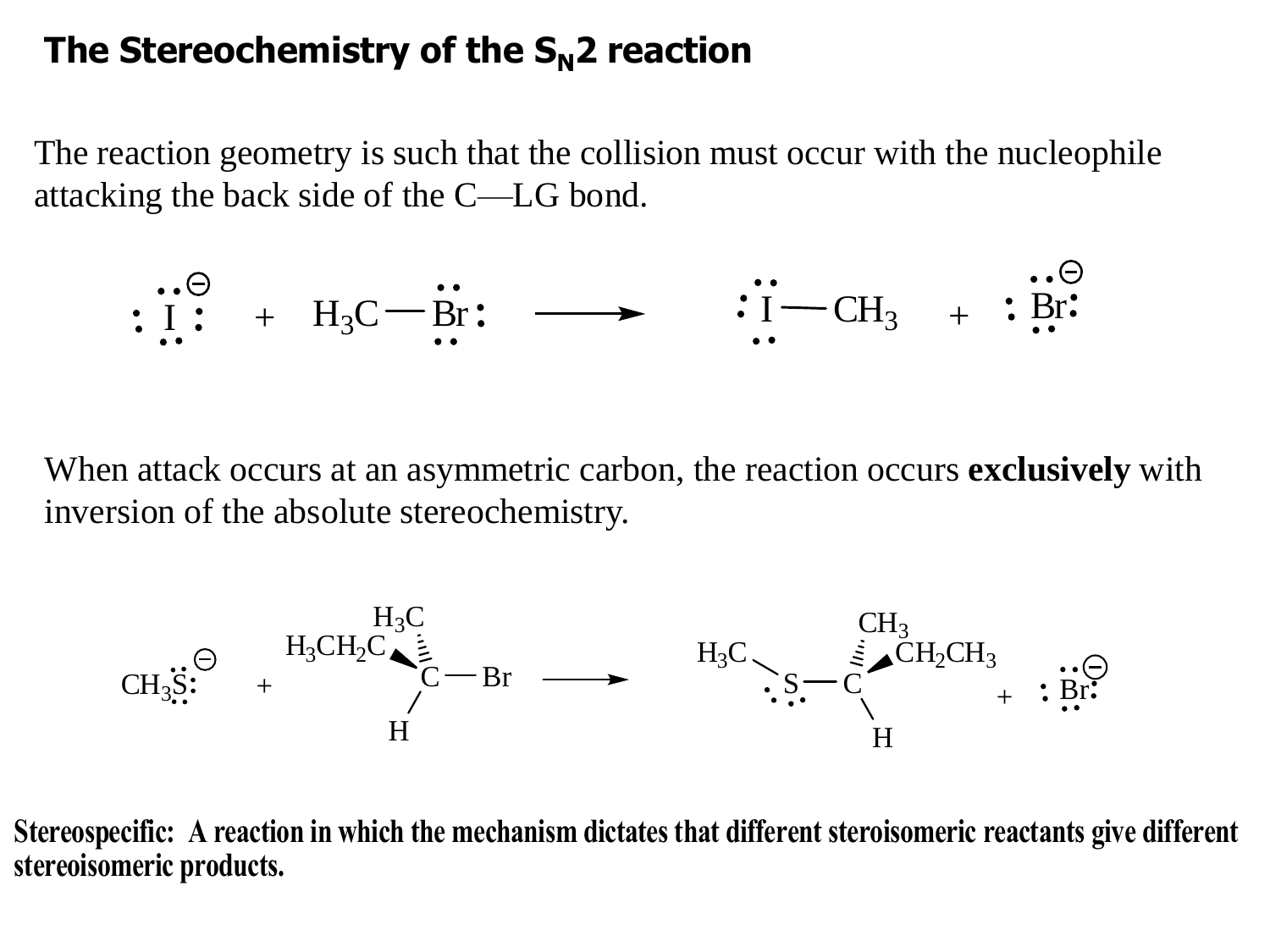## The Stereochemistry of the  $S_N$ 2 reaction

Why backside attack?

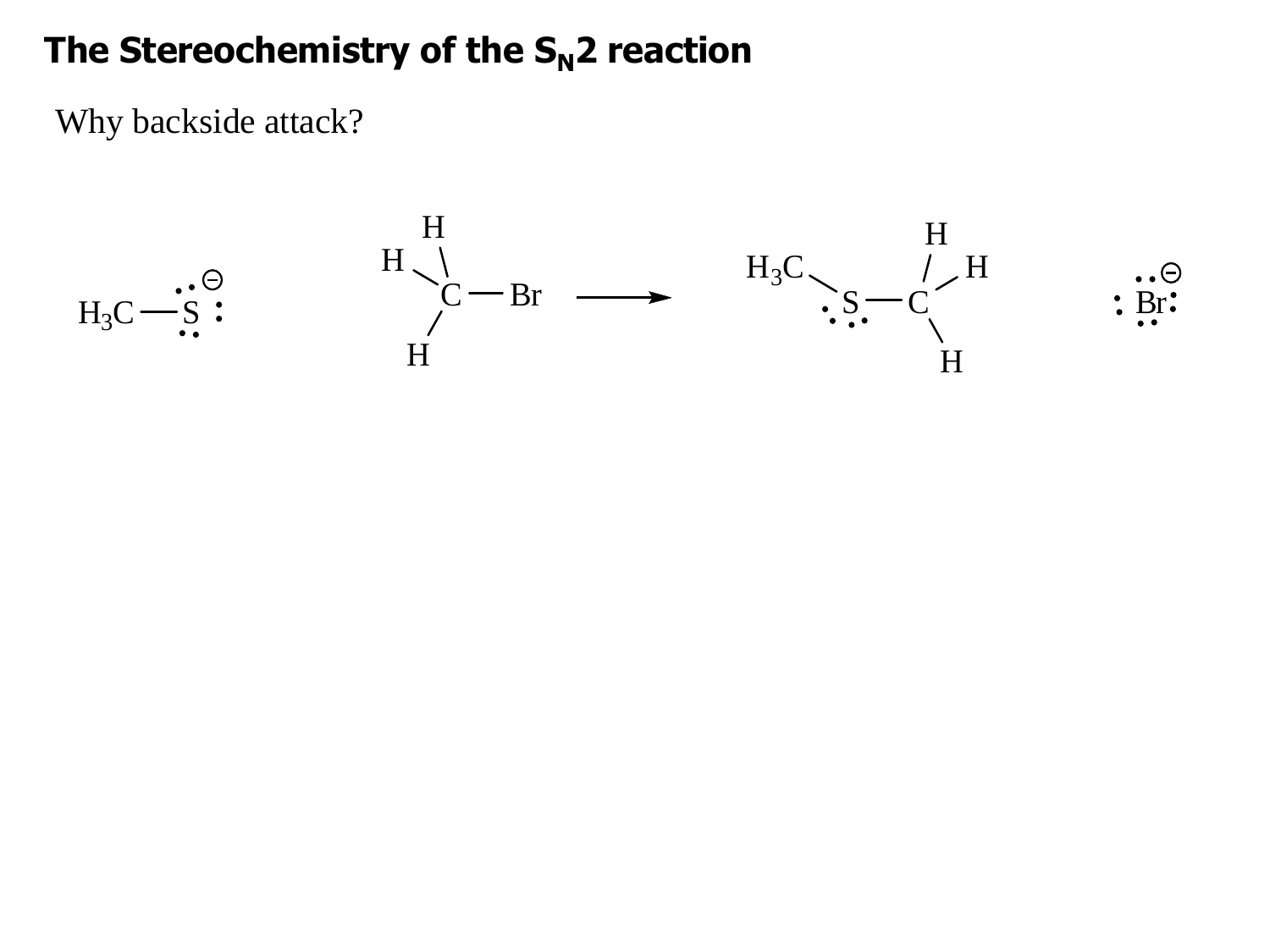# **SN2 reactions - Reactivity**

Substrate dependance:

| <b>Substrate</b>                   | <b>Relative rate</b> | <b>Substrate</b>                                                   | <b>Relative rate</b> |
|------------------------------------|----------------------|--------------------------------------------------------------------|----------------------|
| $CH_3Br$                           | 100                  | $CH_3Br$                                                           | 100                  |
| CH <sub>3</sub> CH <sub>2</sub> Br | 1.31                 | CH <sub>3</sub> CH <sub>2</sub> Br                                 | 1.31                 |
| $CH_3CH_2CH_2Br$                   | 0.81                 | $CH_3CH_2CH_2Br$                                                   | 0.81                 |
| $H_3C$                             |                      | $CH_3CH_2CH_2CH_2Br$                                               | 0.52                 |
| <b>Br</b><br>$H_3C$<br>$H_3C$      | 0.015                | H <sub>2</sub><br>H<br>$H_3C$<br><b>Br</b>                         | 0.052                |
| $H_3$<br>Br<br>$H_3C$              | 0.004                | CH <sub>3</sub><br>$H_3C$<br>H <sub>2</sub><br>$H_3C$<br><b>Br</b> | 0.00001              |
|                                    |                      | CH <sub>3</sub>                                                    |                      |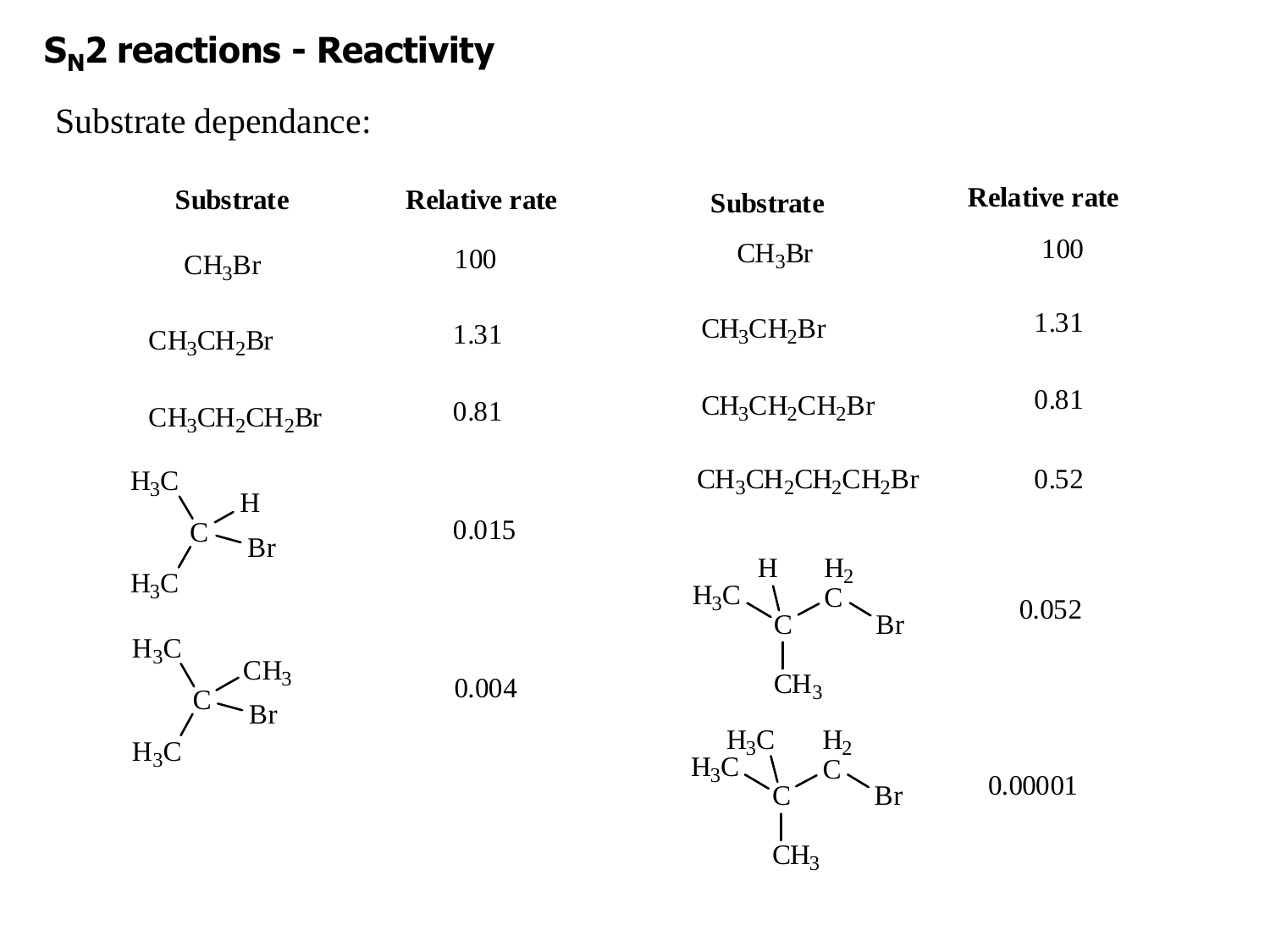## **SN2 reactions – Solvent Effects**

 $S_N^2$  reactions are typically done in **polar aprotic** solvents. These solvents are polar enough to solubilize the nucleophile but do not stabilize the nucleophiles enough to prevent reaction.

Some common **polar aprotic** solvents:

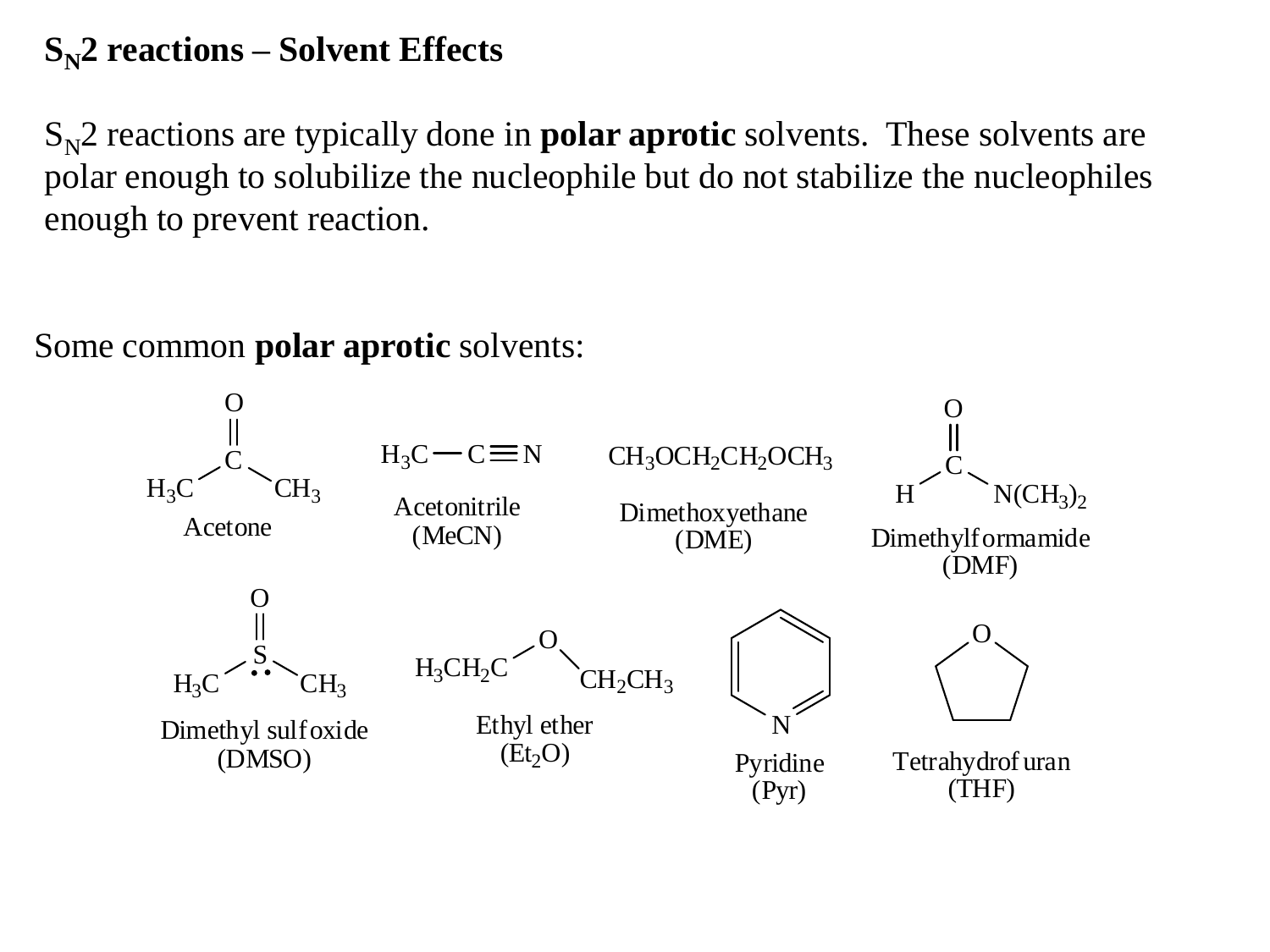# **SN2 reactions - Reactivity**

When evaluating  $S_N^2$  reactions, you have to consider everything involved in the reaction. This includes the substrate, the nucleophile, the leaving group and the solvent.

For each set of reactions, draw the  $S_N^2$  products. Then indicate which reaction should proceed faster and why.

![](_page_21_Figure_3.jpeg)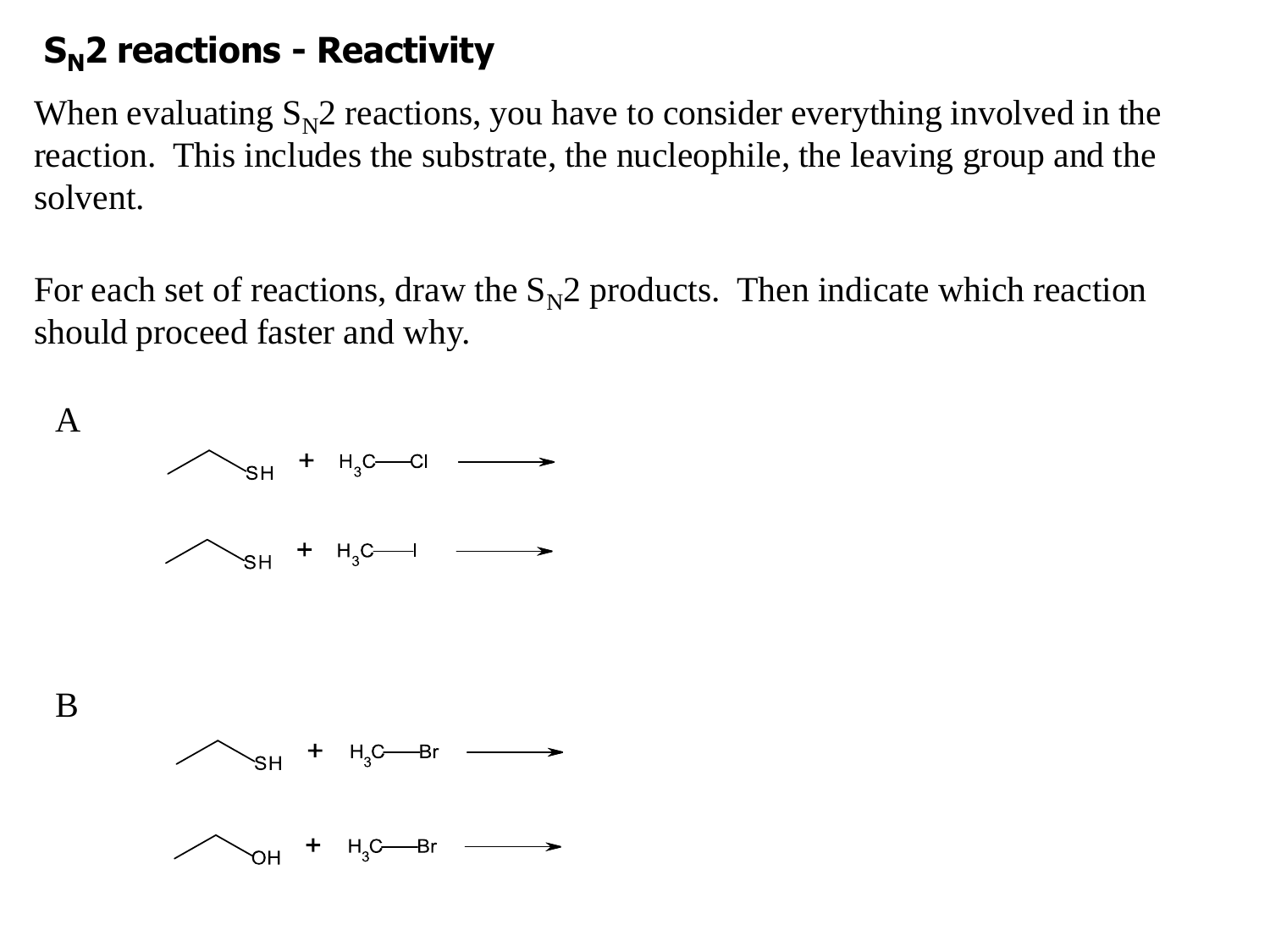# **SN2 reactions - Reactivity**

For each set of reactions, draw the  $S_N^2$  products. Then indicate which reaction should proceed faster and why.

![](_page_22_Figure_2.jpeg)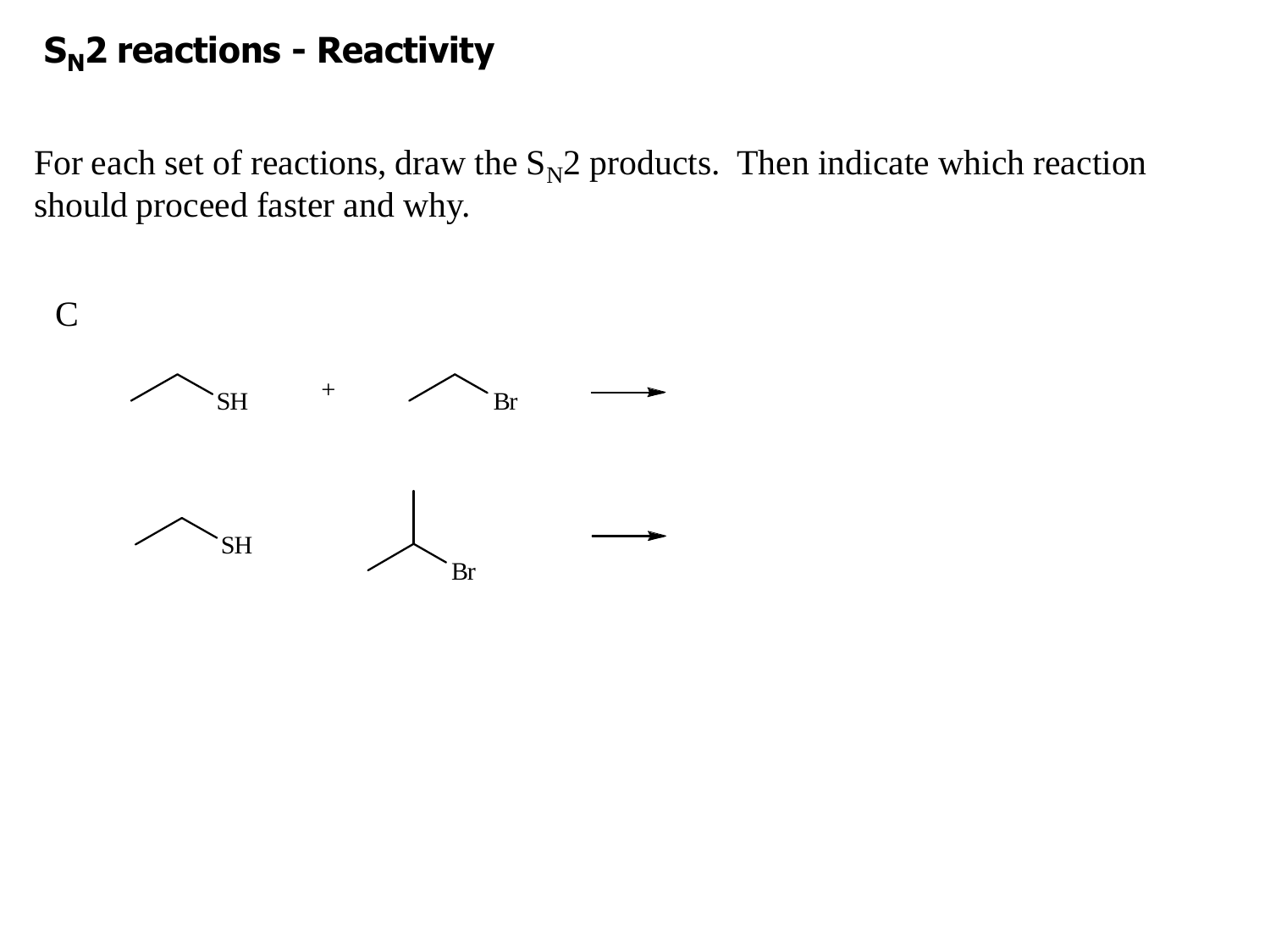# $S_N$ **1 vs.**  $S_N$ **2 reactions – Comparison**

|                                              | $S_{\rm N}$ <sup>2</sup>                                                                              | $S_{\rm N}1$                                                                                                                                 |
|----------------------------------------------|-------------------------------------------------------------------------------------------------------|----------------------------------------------------------------------------------------------------------------------------------------------|
| <b>Reaction Order</b>                        | second order reaction                                                                                 | first order reaction                                                                                                                         |
| Minimum # Steps                              | 1 or more steps                                                                                       | 2 or more steps                                                                                                                              |
| Intermediates?                               | <b>No</b>                                                                                             | carbocation                                                                                                                                  |
| Stereochemical<br>Consequences               | stereospecific inversion of<br>configuration at electrophilic site                                    | racemization (full or partial)<br>at electrophilic site                                                                                      |
| Importance of<br><b>Nucleophile Strength</b> | very important; no reaction<br>for weak nucleophiles like $H_2O$                                      | unimportant                                                                                                                                  |
| Importance of<br><b>Leaving Group</b>        | very important; no reaction for<br>weak leaving groups like HO-                                       | very important; no reaction for<br>weak leaving groups like HO-                                                                              |
| <b>Substrate Structure</b><br>Dependence     | avoid steric hindrance;<br>$CH_3 > 1^\circ > 2^\circ$ (slow) > 3° (no);<br>no reaction for aryl/vinyl | need carbocation stabilization;<br>$3^{\circ} > 2^{\circ}$ (slow) > 1° (no);<br>resonance stabilization helps;<br>no reaction for aryl/vinyl |
| <b>Solvent</b>                               | polar aprotic                                                                                         | polar protic                                                                                                                                 |
| <b>Competing Reactions</b>                   | E2                                                                                                    | E1, E2, rearrangement                                                                                                                        |